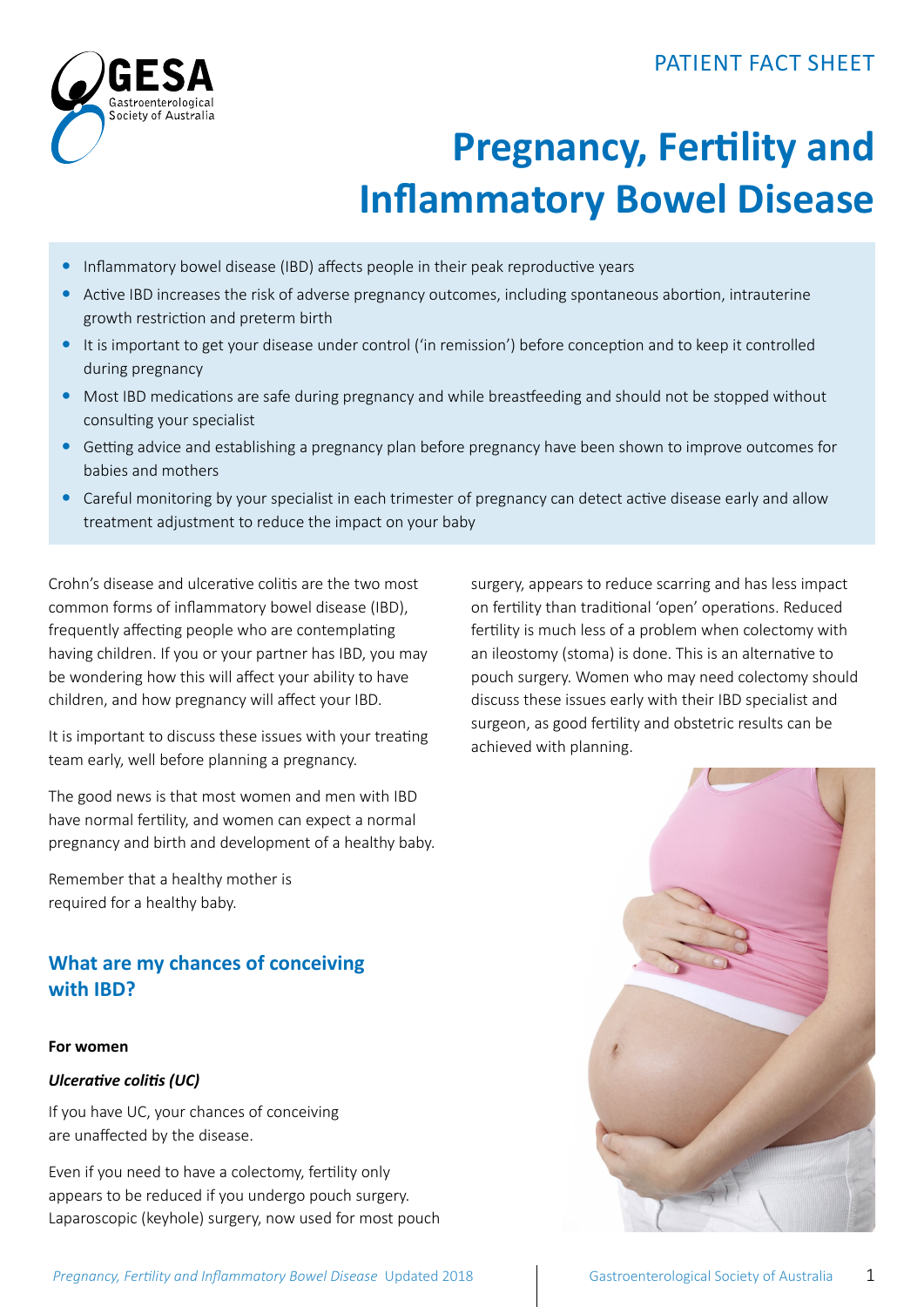# **How does IBD affect pregnancy?**

The chances of a successful pregnancy and a healthy baby are excellent when IBD is well controlled ('in remission') at the time of conception and during pregnancy. Therefore, it is recommended that women achieve sustained remission (confirmed by faecal calprotectin level or endoscopy) for at least 3 to 6 months before conception, to improve the chances of a successful pregnancy.

For women with active IBD, rates of adverse pregnancy outcomes are slightly higher than in the general population, including higher rates of miscarriage, poor baby growth, prematurity and low birth weight.

# **How does pregnancy affect my IBD?**

In the past it was thought that IBD became less active during pregnancy, but we now know this is not true.

Active disease at conception is strongly associated with ongoing disease activity and symptoms during pregnancy.

If you have CD affecting the small bowel and your disease is in remission, the risk of a flare is the same as that for patients who are not pregnant. There is a slight increase in the risk of flare for women with UC or Crohn's colitis.

# **Use of IBD drugs during pregnancy and breastfeeding**

Many people are afraid to take medication while pregnant, and this is understandable.

This fear may be increased by the Therapeutic Goods Administration (TGA) classification of medication safety in pregnancy, which is often based on animal studies or theoretical concerns. Electronic prescribing programs used by GPs may show warnings when IBD medications such as mesalazine are prescribed. However, these pop-up warnings are based on outdated data that do not take into consideration the negative effect of disease activity during pregnancy. In recognition of this problem, the Food and Drug Administration (FDA) in the United States has changed its pregnancy category system so that categories A, B, C, D and X are now not used in product labelling. The TGA in Australia is also reconsidering its approach.

The guidelines that IBD doctors use to care for pregnant patients are those from expert agencies, such as ECCO (European Crohn's and Colitis Organisation), which classifies medications as 'safe', 'probably safe'

2 Gastroenterological Society of Australia *Pregnancy, Fertility and Inflammatory Bowel Disease* Updated 2018 *Pregnancy, Fertility and Inflammatory Bowel Disease Updated 2018* Gastroenterological Society of Australia 3

or 'harmful' based on postmarketing studies with real patients, and expert experience with these drugs. It has been found that many IBD drugs are safer in real-world experience than their 'official' ratings.

Therefore, it is usually not necessary to change the medicines you take for IBD before you try to conceive.

The only exceptions to this are:

# **1. Sulfasalazine (Salazopyrin)**

- $\bullet$  Severe inflammation in the small intestine can sometimes affect the normal functioning of the ovaries and fallopian tubes.
- Previous abdominal operations may result in adhesions (internal scars), which can block the passage of the egg from the ovary to the fallopian tube and uterus.
- Reduced levels of general health, including low weight or poor nutrition, may impair release of eggs (ovulation) and the likelihood of successful implantation.
- Reduced libido: complications such as abscesses and fistulas in the pelvic and anal areas, and general difficulties associated with living with IBD, such as fatigue, abdominal pain, diarrhoea and a poor body image, can all contribute to poor libido.

Sulfasalazine leads to reversible male infertility. This effect is temporary, and fertility should return to normal levels within 2 to 3 months of stopping the medication. There are several good alternatives to sulfasalazine, such as mesalazine, olsalazine or balsalazide, which may be used instead. These have the same beneficial effects on IBD control but usually do not affect fertility.

# **2. Methotrexate and thalidomide**

Methotrexate and thalidomide both increase the risk of birth defects when taken by either men or women. These drugs should therefore be stopped 6 months before conceiving, after discussion with your IBD treatment team, and a safer alternative should be prescribed. All women taking methotrexate or thalidomide should use a reliable form of contraception. If you are taking either of these drugs and experience an unplanned pregnancy, you should stop using the drug and see an obstetrician and your IBD specialist for immediate counselling.

# **3. Allopurinol**

Some people need to take this medication with azathioprine or 6-mercaptopurine. There is not yet enough information from studies to recommend continuing use of allopurinol during pregnancy, and it may be unsafe to continue taking it, so it is best to discuss this with your doctor before conception. Your doctor may stop the allopurinol and either find another medication to treat your IBD during pregnancy or continue use of azathioprine without allopurinol.

# **4. Vedolizumab (Entyvio) and ustekinumab (Stelara)**

These are newer medications and there are limited data about their safety in pregnancy. If you are using either of these medications, please discuss them with your gastroenterologist before conceiving. Women who conceive while using these drugs may elect to continue, after discussion with their gastroenterologist about alternative options, but should have close monitoring of the baby.

## *Crohn's disease (CD)*

If you have well-controlled CD, your chances of conceiving are the same as the general population's.

When you are having a flare of CD, your chances of conceiving are reduced. This is thought to be due to several possible mechanisms:

The good news is that if these issues are addressed and your CD is brought into remission, your fertility and chance of conceiving a healthy baby are generally restored to normal.

### **For men**

There is no evidence that IBD affects male fertility. However, for men as well as women, problems such as fatigue and poor body image can affect libido and sexual relationships and make it more difficult to conceive a child. Abscesses and fistulas in the pelvic and anal regions may also cause difficulties with erection and ejaculation.

Very rarely, men with IBD who have had a pouch operation, or who have had both their colon and their rectum surgically removed, may have difficulty having an erection. However, this problem is usually temporary or can be successfully treated with medication.

# **What is the risk of my child getting IBD?**

The risk that your child will develop IBD is about 5–8% when there is one affected parent and about 35% when there are two affected parents.

# **General risks in pregnancy**

Even in the general population, pregnancy does not always progress normally. Problems or complications affecting the baby's health occur in about 15% of pregnancies. All pregnancies have a risk of birth defects (3–4%) and miscarriage (12–15%). Some medical conditions in mothers may increase these risks, especially when they are not well controlled.

## **Before pregnancy**

It is important to see your GP to update your immunisations to chickenpox, measles, mumps and rubella, whooping cough and flu. Your GP will check if you are anaemic or iron-deficient and screen you for hepatitis B, hepatitis C and HIV.

It is important to not smoke or drink alcohol during conception and pregnancy and to achieve a normal weight range (body mass index [BMI] of 18.5–25  $\text{kg/m}^2$ ). Low weight may be associated with irregular ovulation and difficulty conceiving. A BMI > 25 is associated with the development of diabetes in pregnancy and worse outcomes for the baby.

Start folate (0.5–0.8 mg) supplements before conception and keep taking them throughout pregnancy to prevent spina bifida. Women taking sulfasalazine (Salazopyrin) need a higher dose of folate (2 mg). Folate-containing foods include vegetables (such as asparagus, spinach and broccoli) and fruits (such as oranges, bananas and strawberries), as well as legumes (such as chickpeas, dried beans and lentils), cereals, nuts and yeast extracts, such as Vegemite. Choose foods that have been fortified with folic acid – this includes some breakfast cereals and fruit juices and most breads.

Ideally 3 to 6 months before conception, you should see your gastroenterologist for preconception counselling to confirm disease remission, discuss your concerns and fears and establish a pregnancy treatment plan, which will be sent to your GP and pregnancy care team. You may need extra tests to confirm your disease is well controlled, such as blood tests to look at inflammatory markers and drug levels, measurement of faecal calprotectin level, a colonoscopy, x-rays, magnetic resonance imaging (MRI) and/or intestinal ultrasound.

If either symptoms or test results show evidence of significant disease activity, your specialist may recommend delaying conception until your disease is well controlled, depending on your age and situation.